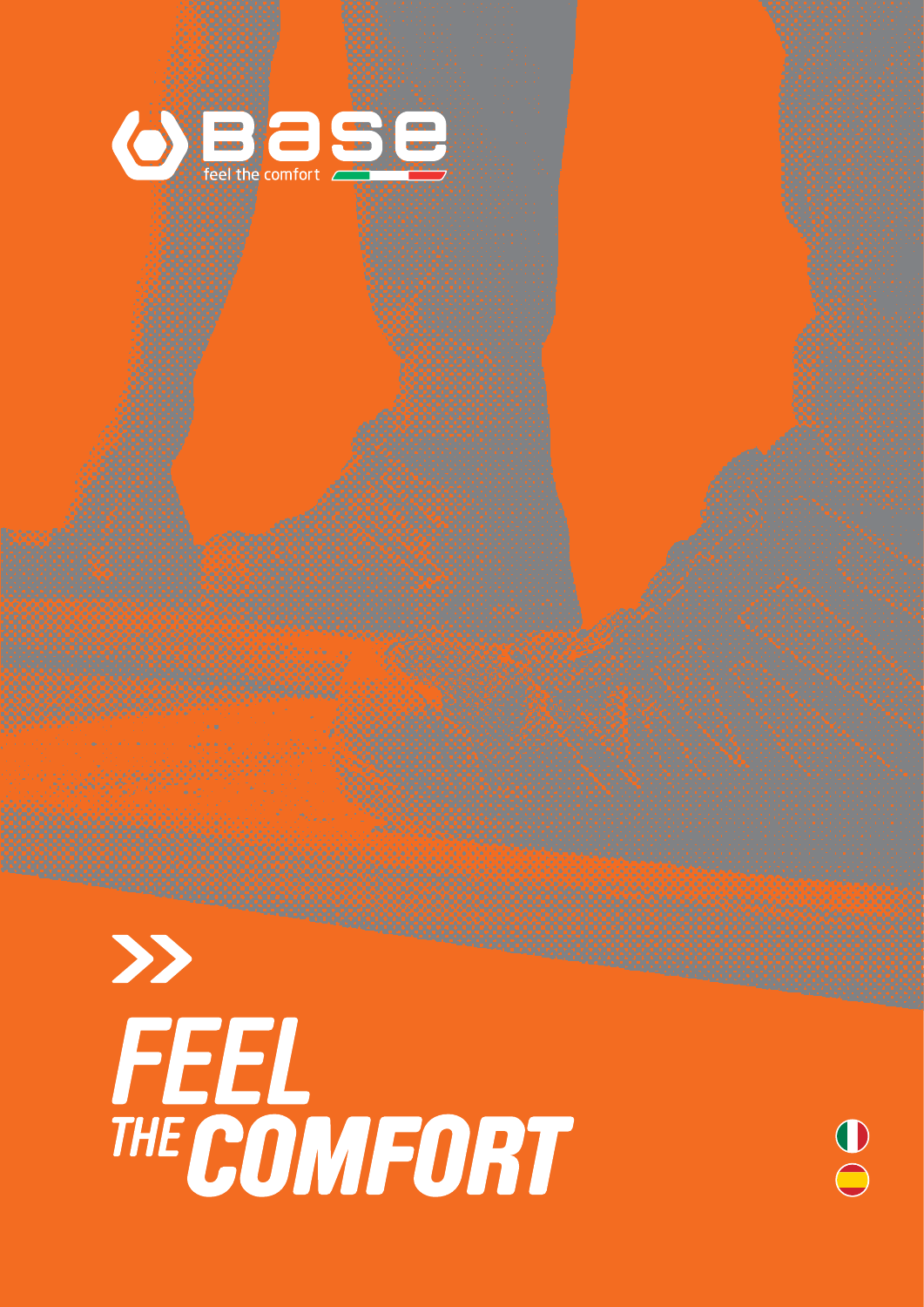142 HYGIENE



*SUOLE RESISTENTI AI LIQUIDI ORGANICI; TOMAIE TRASPIRANTI, IDROREPELLENTI, ANTIGRAFFIO; FODERA ANTIBATTERICA E ANTIMICOTICA.*

*SUELA RESISTENTE A LOS LÍQUIDOS ORGÁNICOS; CORTE TRANSPIRABLE E HIDROFUGADO, RESISTENTE A LOS RASGUÑOS. EL FORRO ES ANTIBACTERIANO Y ANTIMICÓTICO.*

SETTORI DI LAVORO CONSIGLIATI / ORES DE TRABAJO RECOMENDADOS

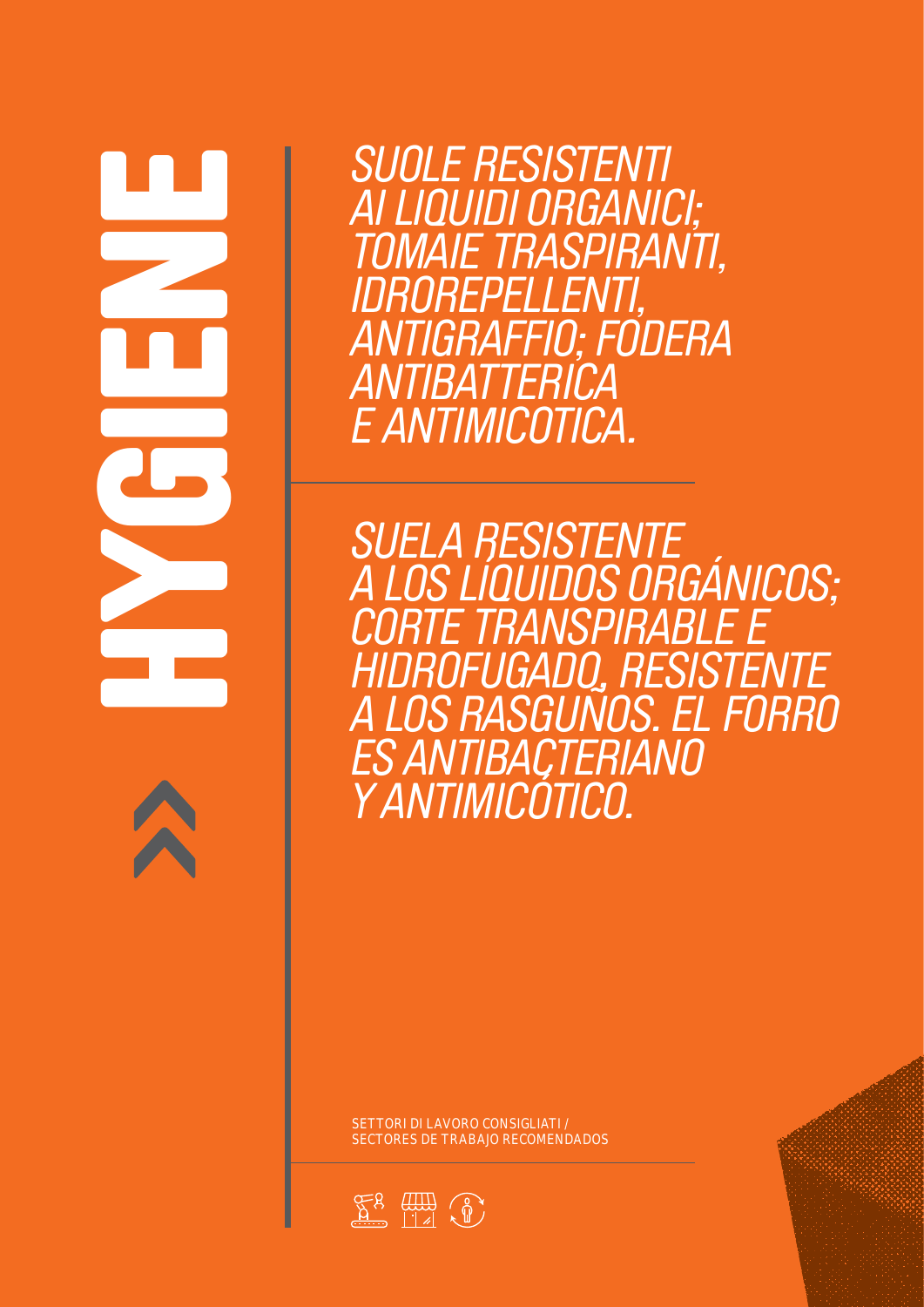

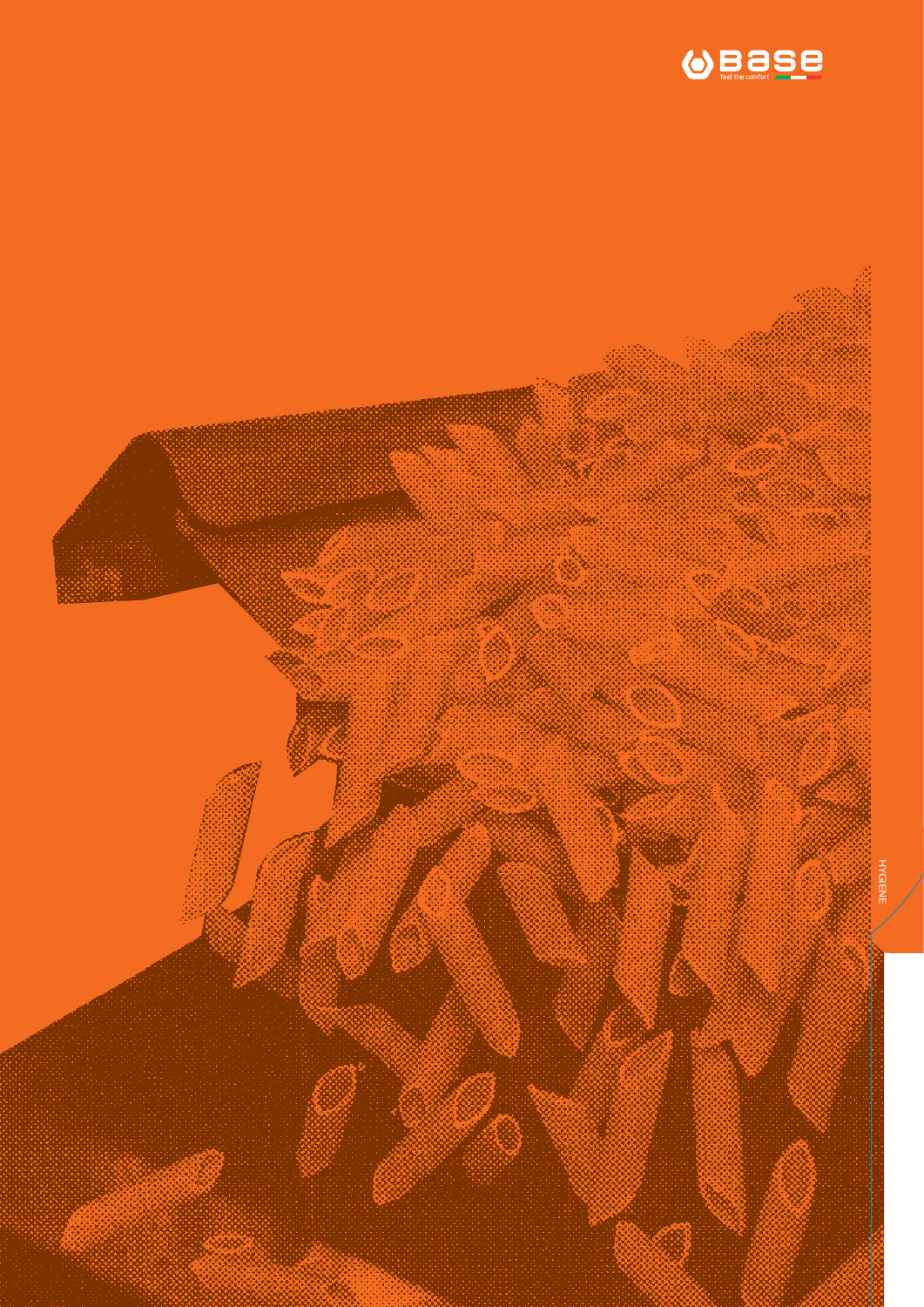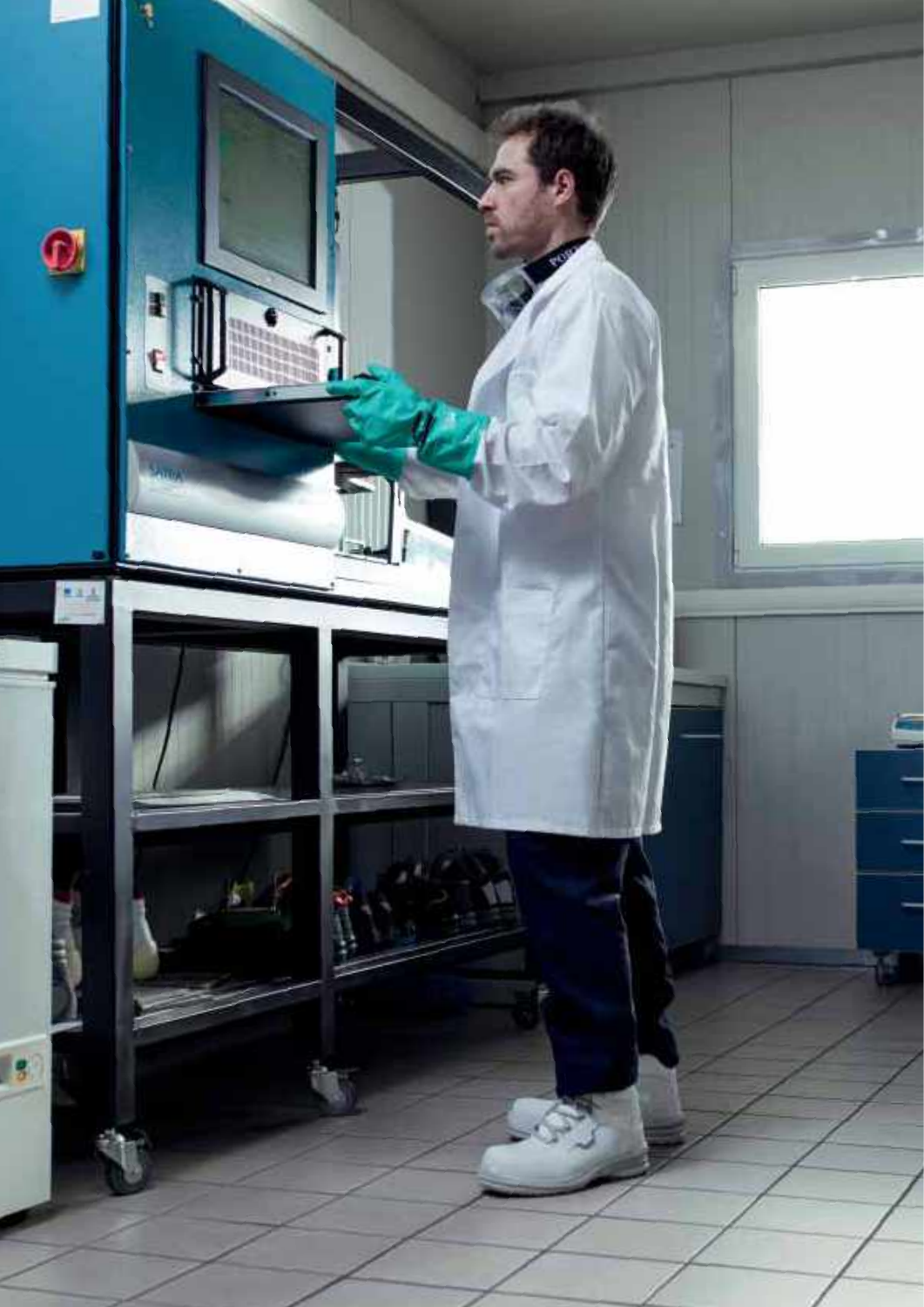

#### B0980 NATRIUM









TOMAIA / CORTE .JDSPmCSBJESPSFQFMMFOUF Microfibra hidrofugada FODERA / FORRO SmellStop antiodore e antibatterica\* SmellStop antiolor y antibacteriano\* PUNTALE / PUNTERA SlimCap

SUOLA / SUELA Defaticante AirTech monodensità Antifatiga AirTech PU





### B0981 NATRIUM TOP

S2 SRC | Sizes: 36-48

TOMAIA / CORTE Microfibra Idrorepellente Microfibra hidrofugada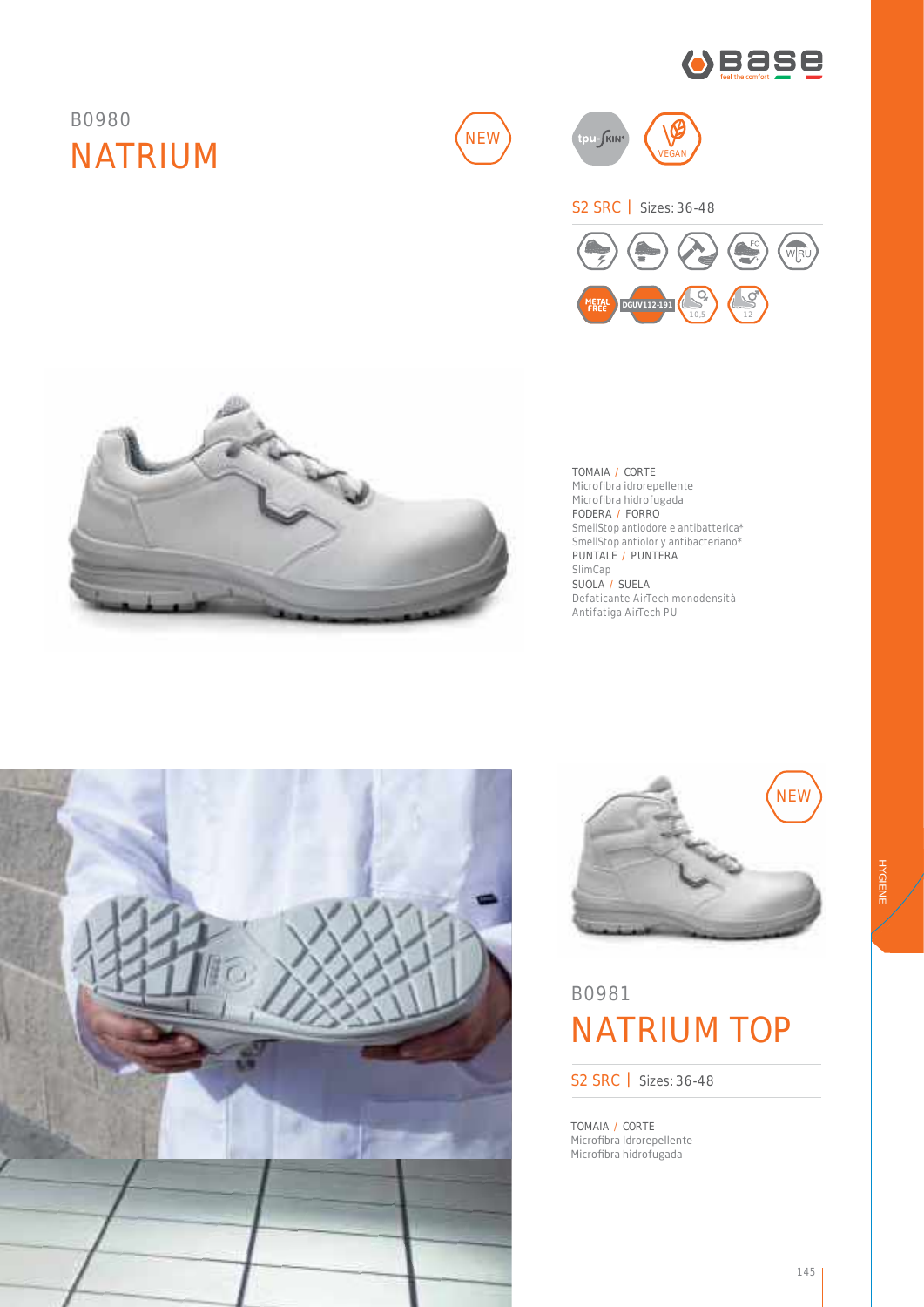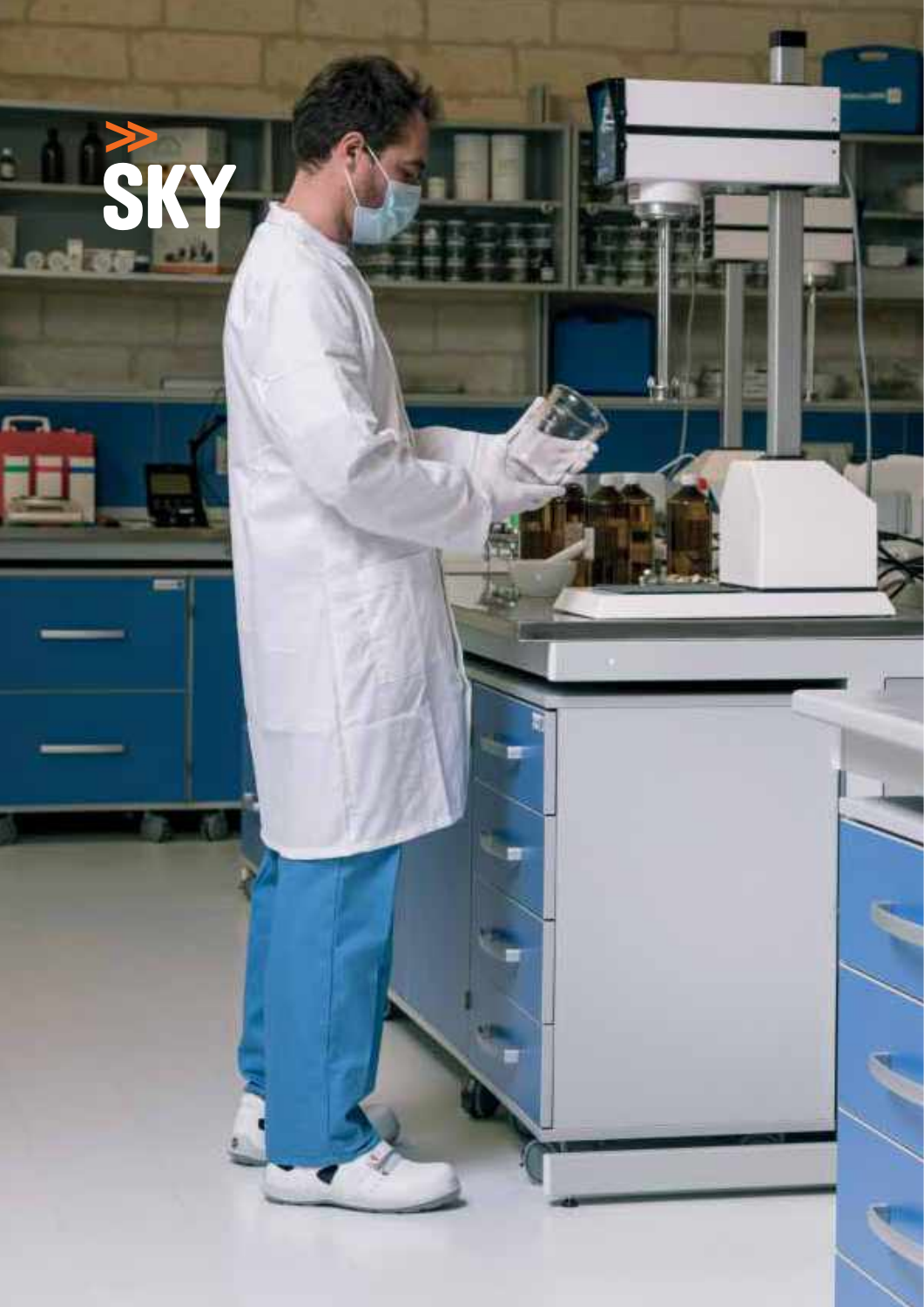









TOMAIA / CORTE Microfibra FODERA / FORRO SmellStop antiodore e antibatterica\* SmellStop antiolor y antibacteriano\* PUNTALE / PUNTERA SlimCap SUOLA / SUELA

Defaticante AirTech + Tpu-Skin Antifatiga AirTech + Tpu-Skin

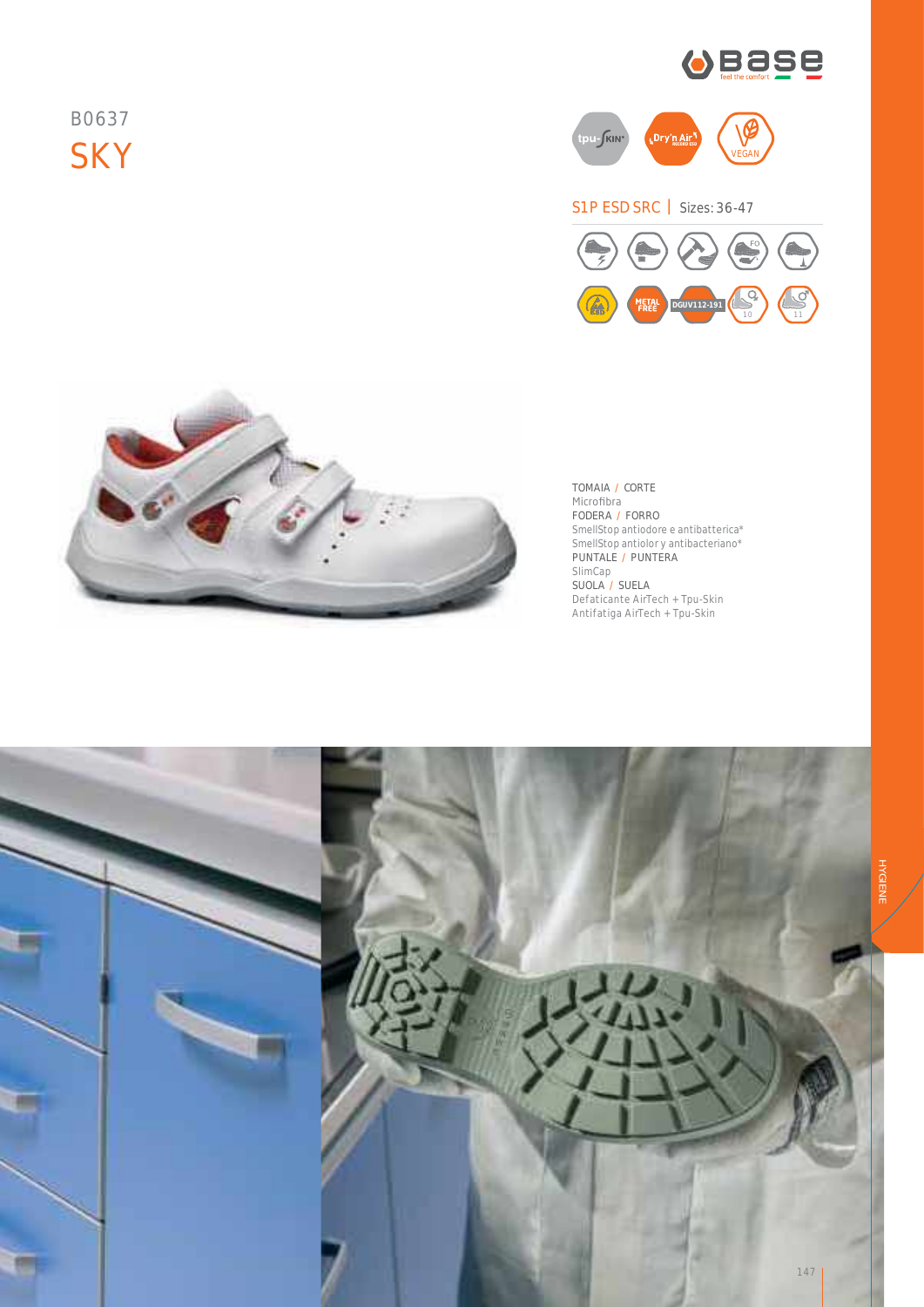### B0696 **COOKING**





TOMAIA / CORTE Microfibra Idrorepellente Microfibra hidrofugada FODERA / FORRO SmellStop antiodore e antibatterica\* SmellStop antiolor y antibacteriano\* INSERTO / PLANTILLA Fresh'n Flex PUNTALE / PUNTERA SlimCap SUOLA / SUELA Defaticante AirTech + Tpu-Skin Antifatiga AirTech + Tpu-Skin





A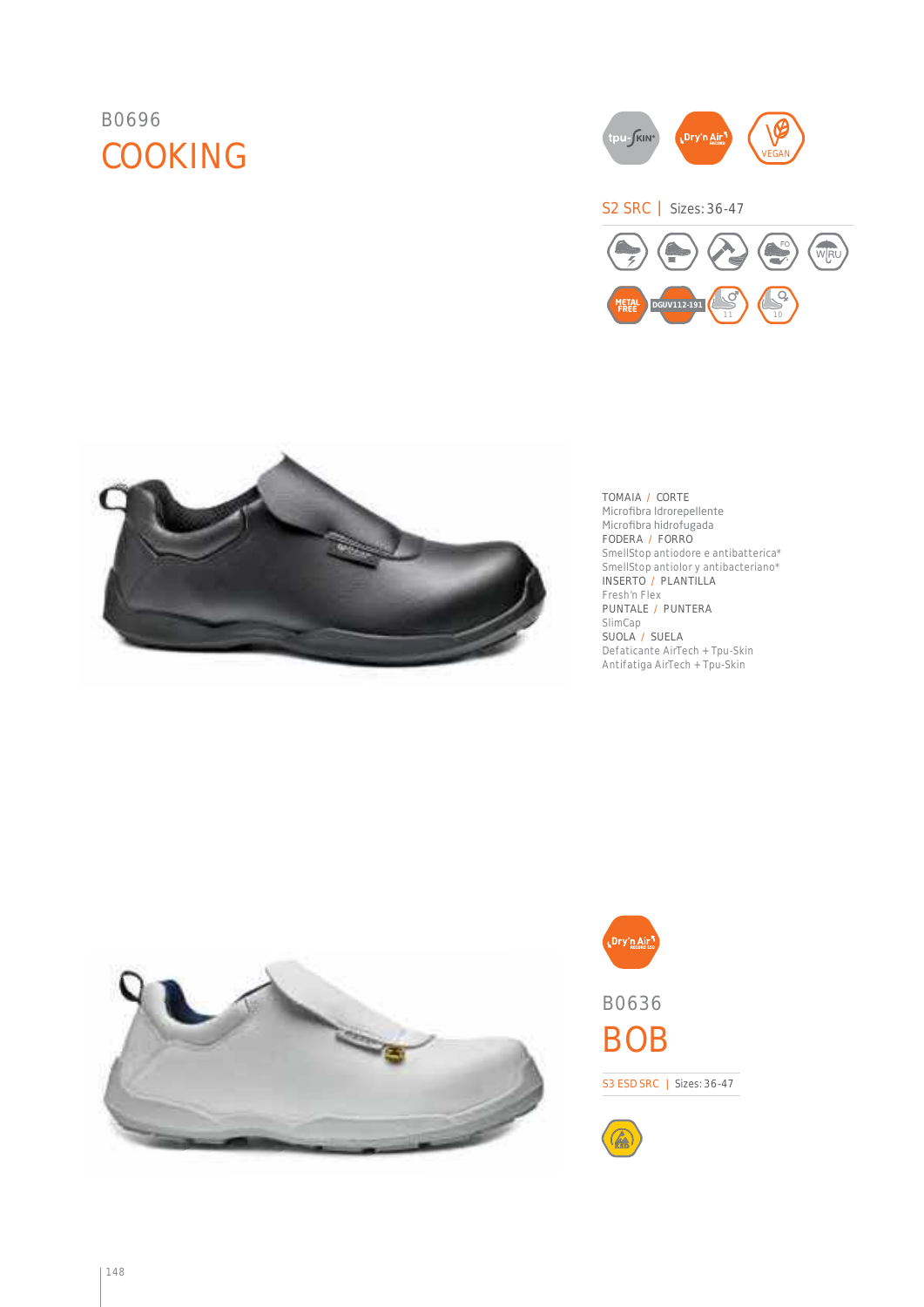

### B0962 **KUMA**



tpu-fkin<sup>®</sup>



TOMAIA / CORTE Microfibra Idrorepellente Microfibra hidrofugada FODERA / FORRO SmellStop antiodore e antibatterica\* SmellStop antiolor y antibacteriano\* PUNTALE / PUNTERA SlimCap

SUOLA / SUELA Defaticante AirTech monodensità Antifatiga AirTech PU



# B0962B KUMA BLACK

S2 SRC | Sizes: 35-48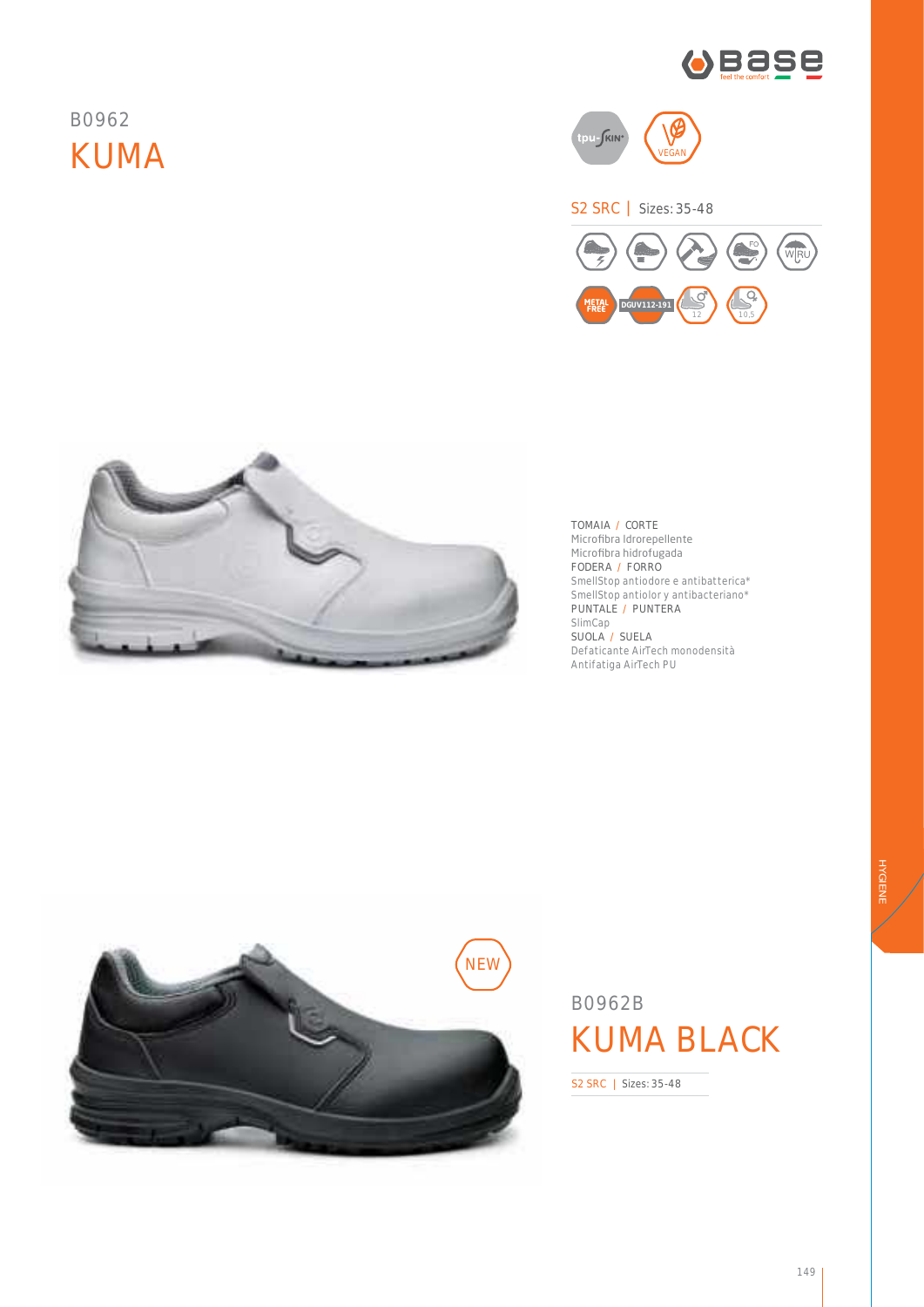## B0507 CLORO





TOMAIA / CORTE Microfibra idrorepellente Microfibra hidrofugada FODERA / FORRO SmellStop antiodore e antibatterica\* SmellStop antiolor y antibacteriano\* PUNTALE / PUNTERA Acciaio Acero SUOLA / SUELA Defaticante AirTech Antifatiga AirTech



B0509 CADMIO

S1 SRC | Sizes: 35-48

TOMAIA / CORTE Microfibra



## B0507N CLORO N

S2 SRC | Sizes: 36-48

TOMAIA / CORTE Microfibra idrorepellente Microfibra hidrofugada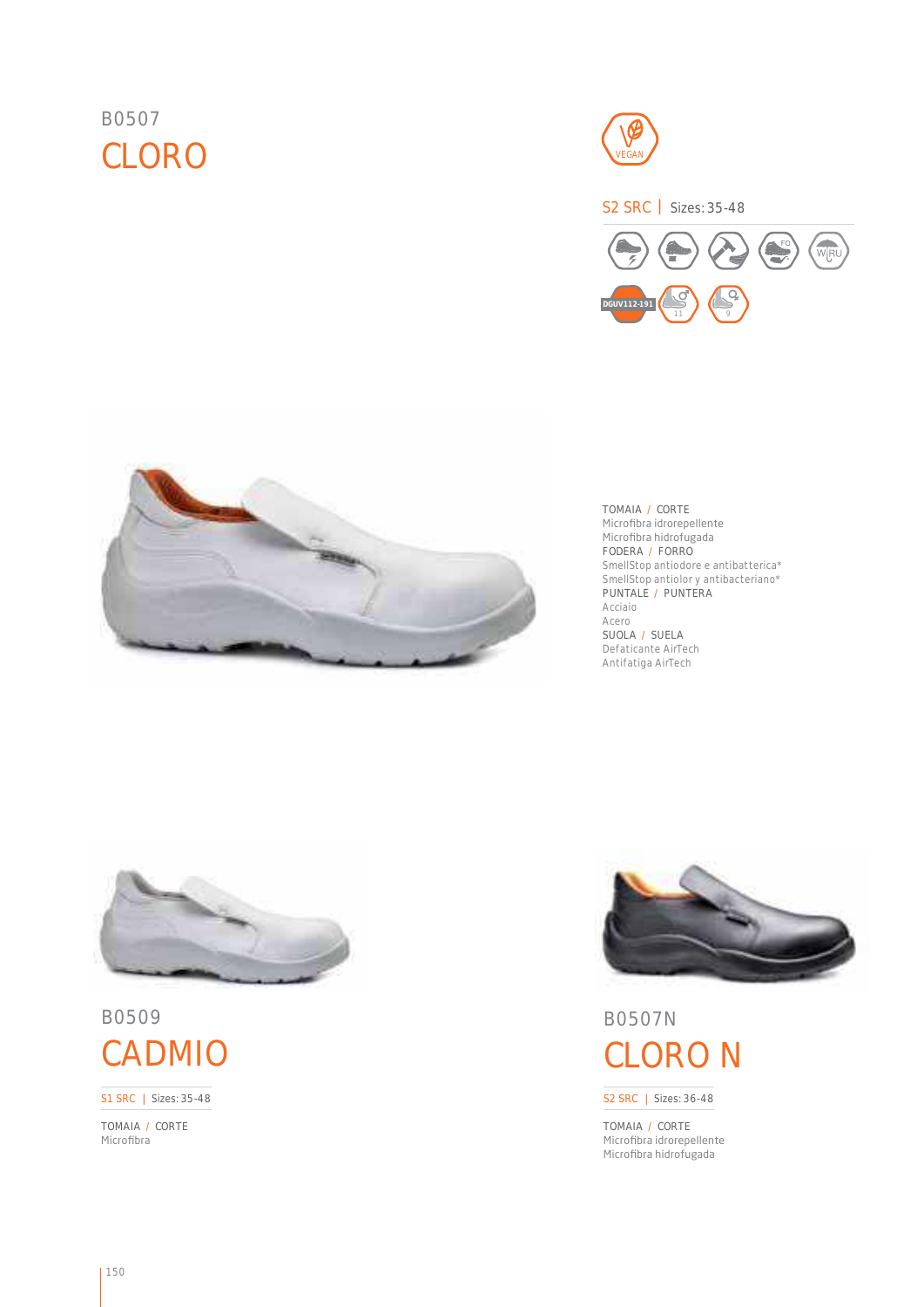

#### B0290 **LUNCH**





TOMAIA / CORTE Microfibra FODERA / FORRO SmellStop antiodore e antibatterica\* SmellStop antiolor y antibacteriano\* PUNTALE / PUNTERA Alluminio Aluminio SUOLA / SUELA Defaticante AirTech + Tpu-Skin Antifatiga AirTech + Tpu-Skin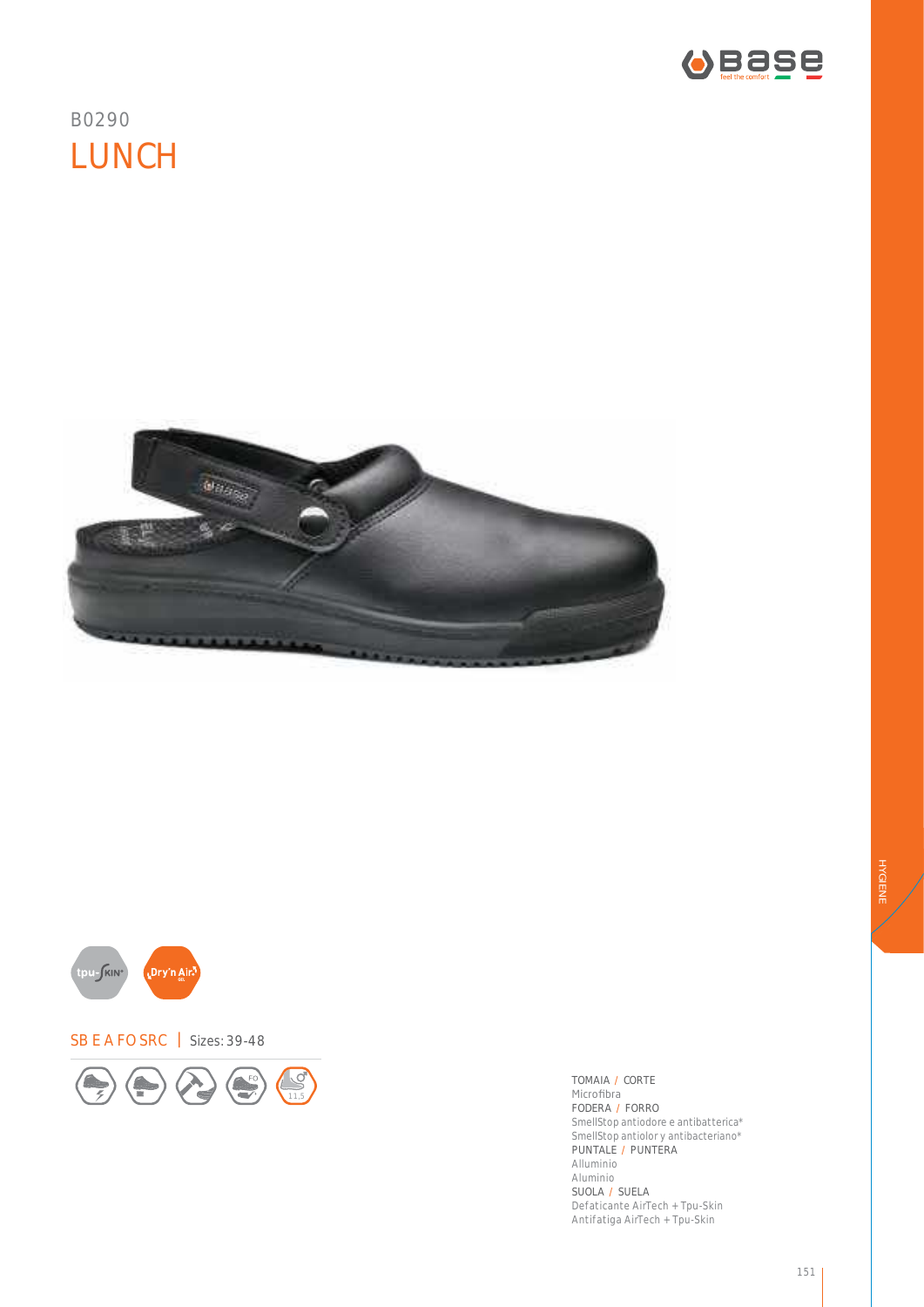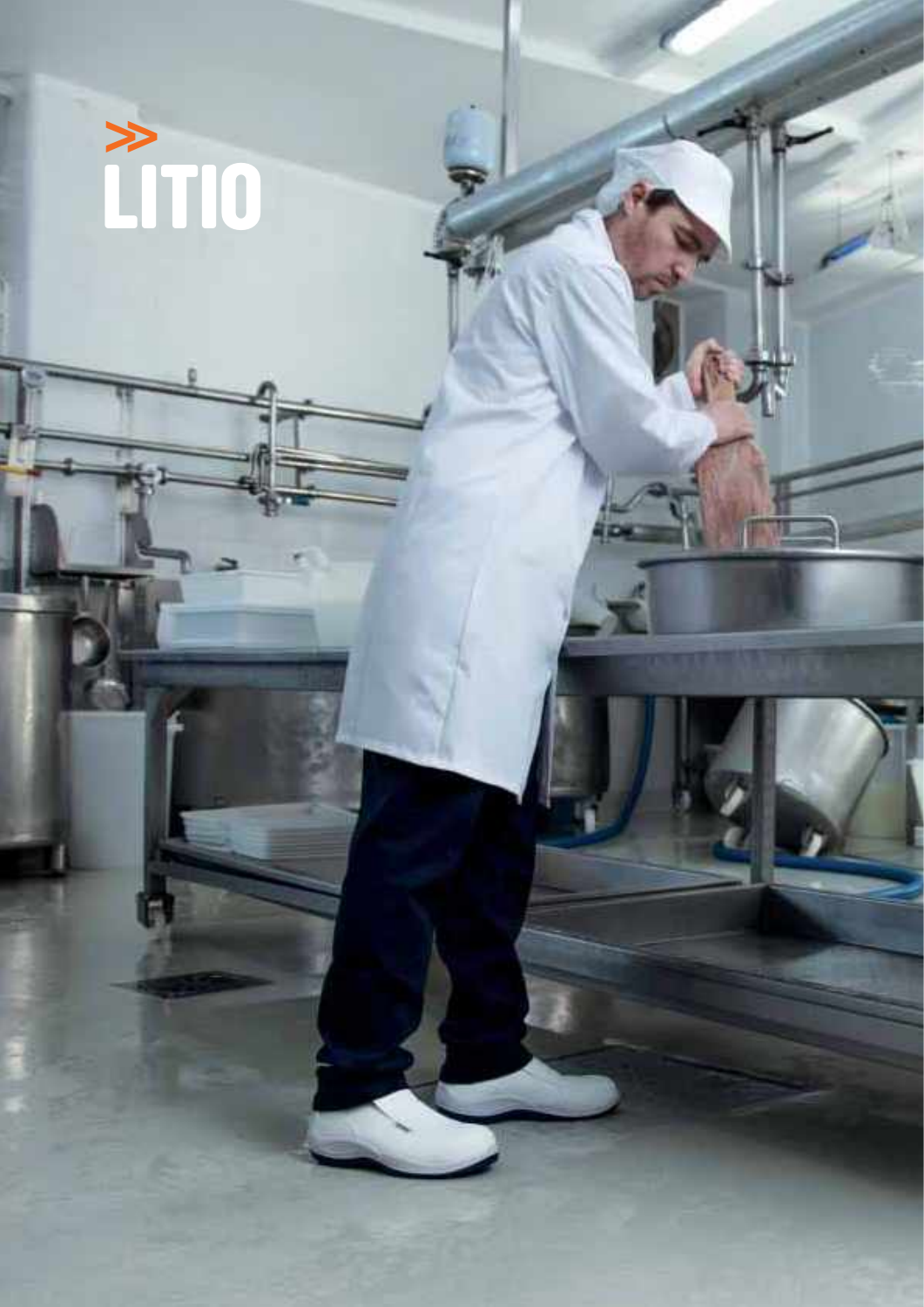

### B0535 BARIO







TOMAIA / CORTE Microfibra FODERA / FORRO SmellStop antiodore e antibatterica\* SmellStop antiolor y antibacteriano\* PUNTALE / PUNTERA Acciaio Acero

SUOLA / SUELA Defaticante AirTech + Tpu-Skin Tecnologia Life Plus Antifatiga AirTech + Tpu-Skin Tecnologĺa Life Plus









S2 SRC | Sizes: 35-48

TOMAIA / CORTE Microfibra idrorepellente Microfibra hidrofugada



#### B0540 VANADIO

S2 SRC | Sizes: 35-48

TOMAIA / CORTE Microfibra idrorepellente Microfibra hidrofugada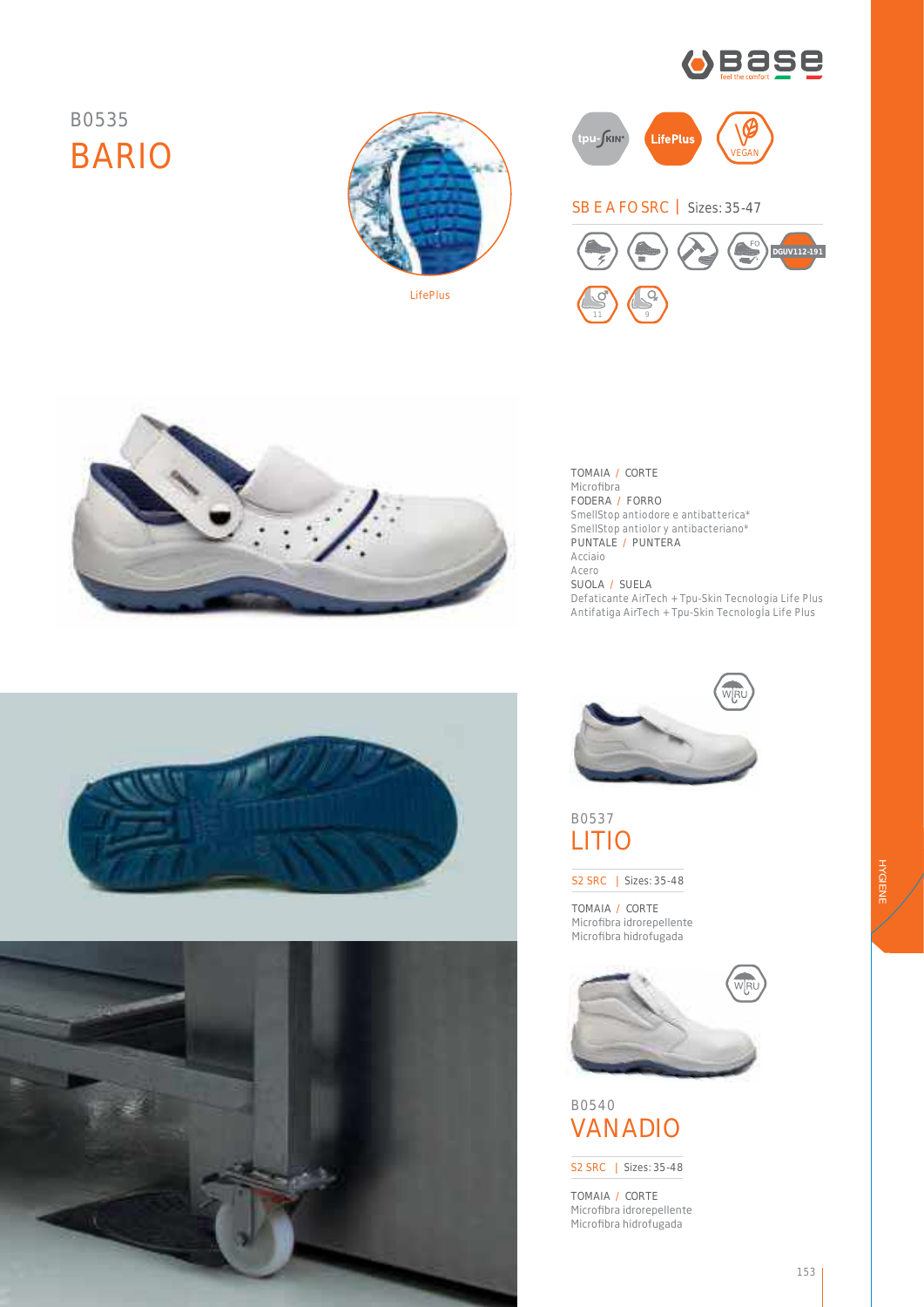### B0510 ARGO





TOMAIA / CORTE Microfibra Idrorepellente Microfibra hidrofugada FODERA / FORRO SmellStop antiodore e antibatterica\* SmellStop antiolor y antibacteriano\* PUNTALE / PUNTERA Acciaio Acero SUOLA / SUELA Defaticante AirTech Antifatiga AirTech





### B0508 **CROMO**

S2 SRC | Sizes: 36-48

SUOLA / SUELA Sticking monodensità Sticking monodensidad

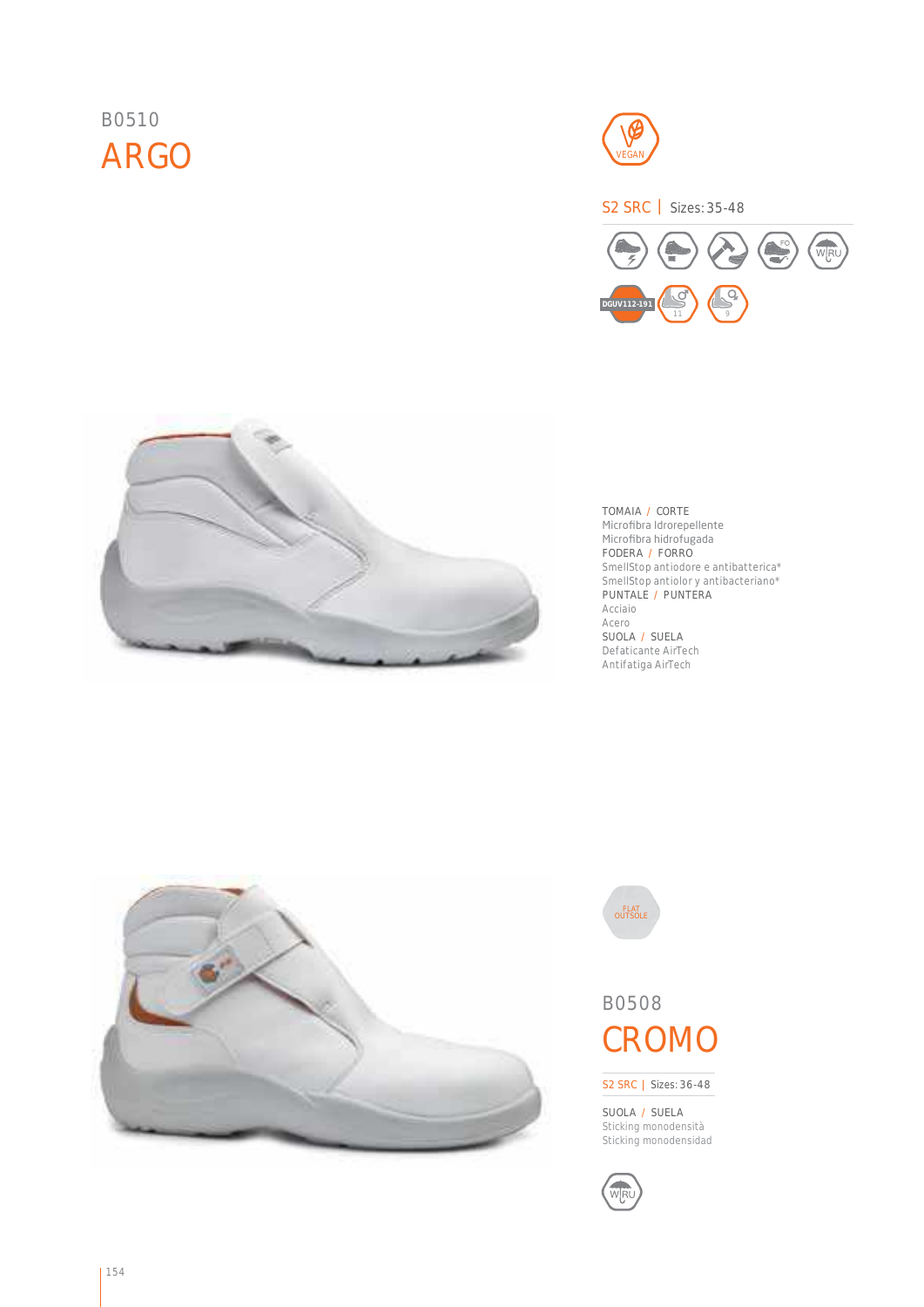

### B0501 **COBALTO**



#### S2 HRO SRC | Sizes: 36-47





#### TOMAIA / CORTE Microfibra Idrorepellente Microfibra hidrofugada FODERA / FORRO SmellStop antiodore e antibatterica\* SmellStop antiolor y antibacteriano\* PUNTALE / PUNTERA Acciaio Acero

SUOLA / SUELA Sticking bidensità: PU/Gomma HRO Sticking bidensidad: PU/Caucho nitrilo HRO



#### B0502 **ZINCO**

#### S<sub>2</sub> HRO CI SRC | Sizes: 36-48

#### SUOLA / SUELA Sticking bidensità: PU/Gomma HRO Sticking bidensidad: PU/Caucho nitrilo HRO

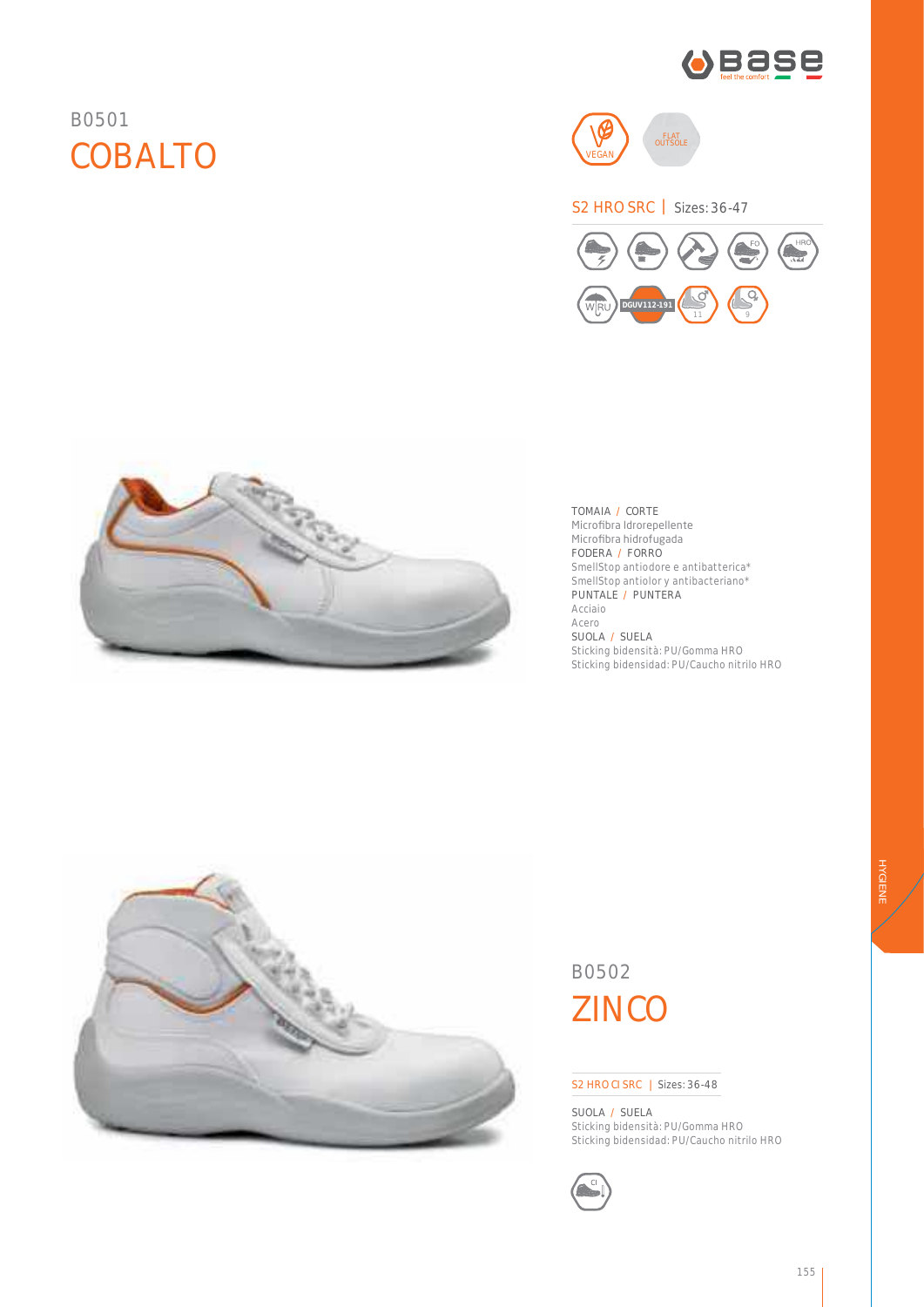





TOMAIA / CORTE . Sun ... .<br>Microfibra FODERA / FORRO SmellStop antiodore e antibatterica\* SmellStop antiolor y antibacteriano\* PUNTALE / PUNTERA Acciaio Acero SUOLA / SUELA Defaticante AirTech Antifatiga AirTech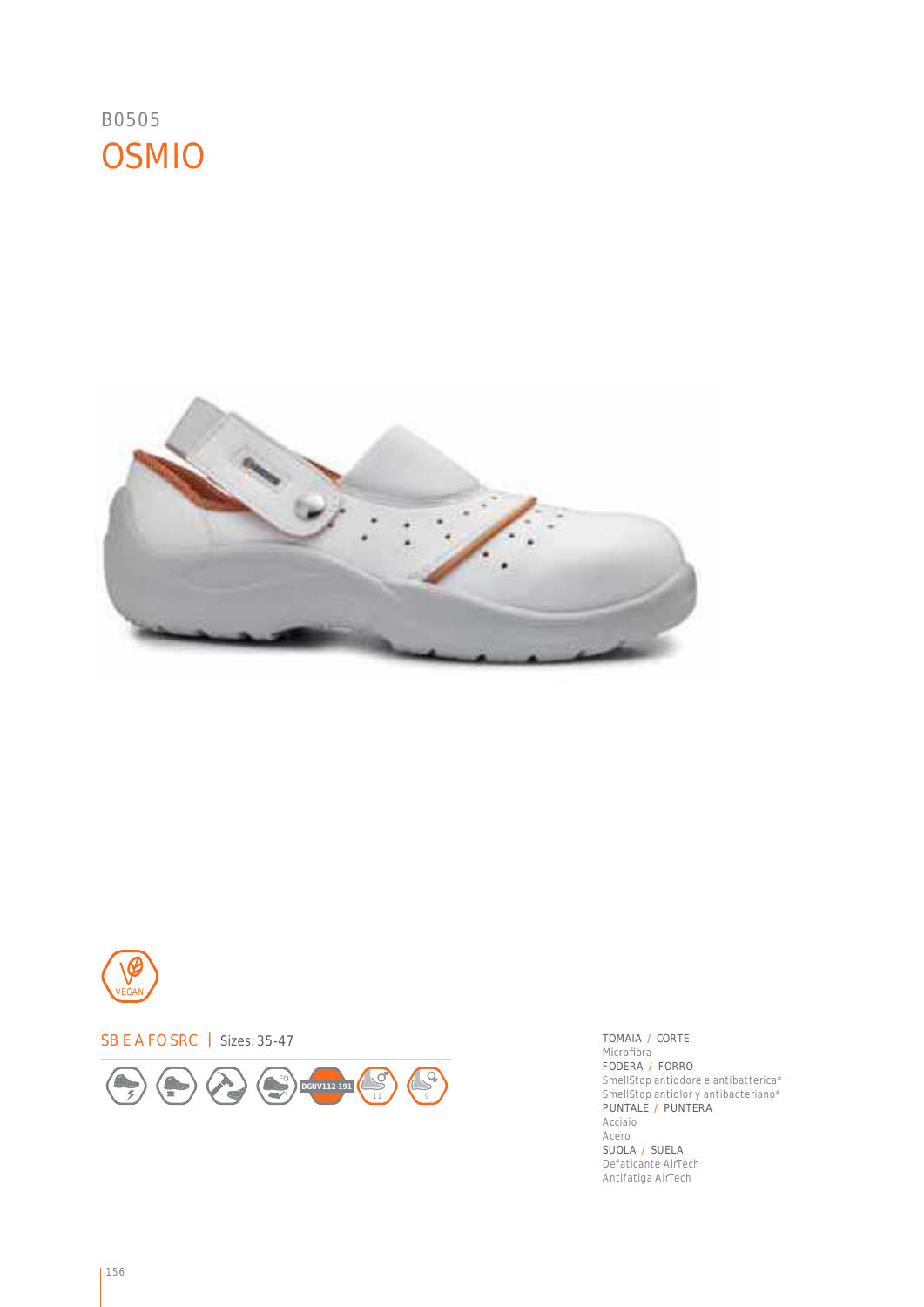

## B0551 **XENO**





#### TOMAIA / CORTE Pelle Piel SOTTOPIEDE / PALMILLA Pelle scamosciata Piel serraje afelpado SUOLA / SUELA Monodensità Monodensidad



#### B0553 RADON

#### OB E A SRC | Sizes: 35-48

TOMAIA / CORTE Pelle Piel